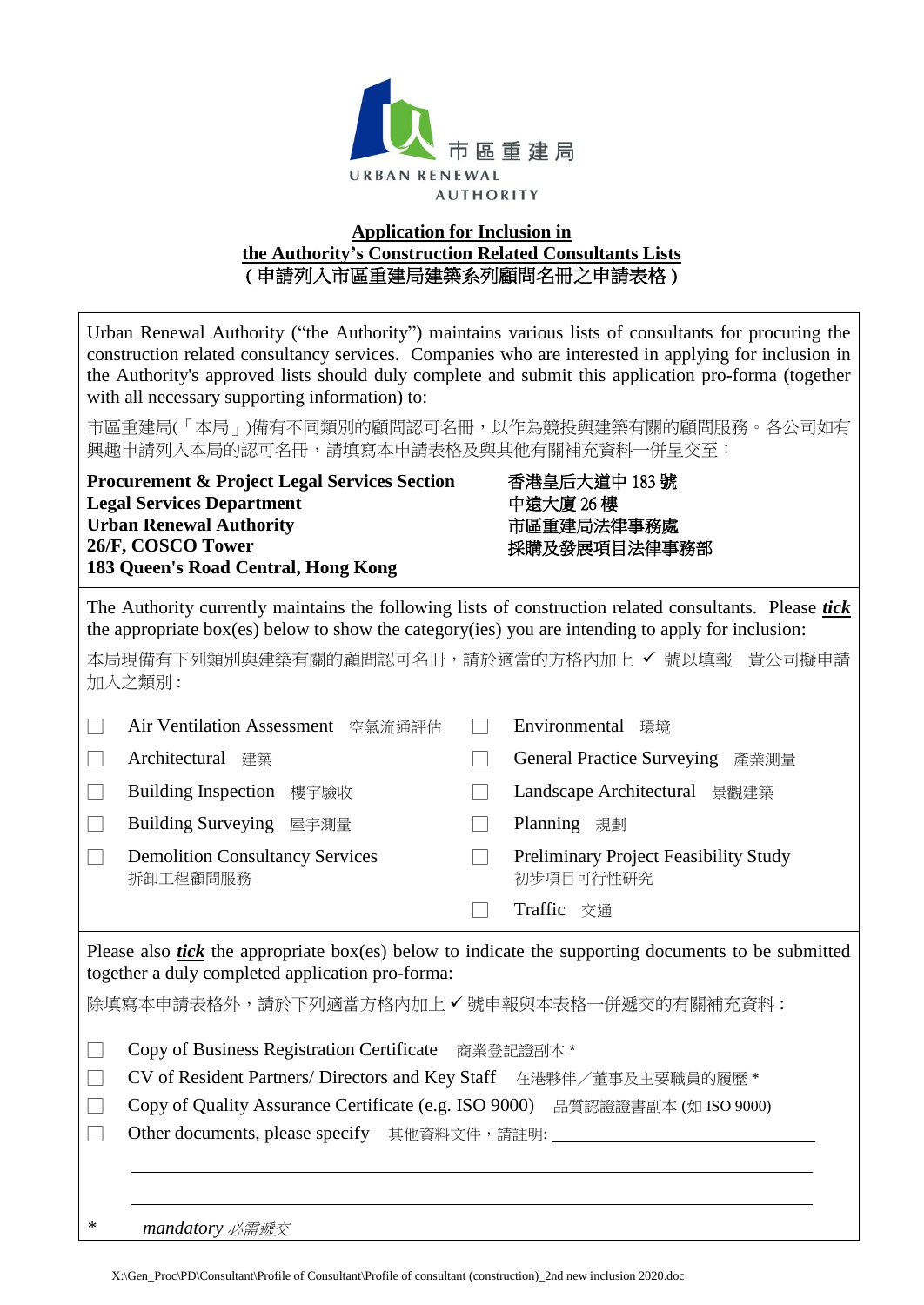| <b>PROFILE OF CONSULTANT 1 of 5</b><br>顧問資料(5之1)<br>(屬於建築系列)<br>(FOR CONSTRUCTION RELATED) | Date 日期                    |
|--------------------------------------------------------------------------------------------|----------------------------|
| CONSULTANT DETAILS 顧問的詳細資料                                                                 |                            |
| Name of Firm 公司名稱                                                                          | Date Established 成立日期      |
| Business Address 地址                                                                        |                            |
|                                                                                            |                            |
|                                                                                            |                            |
|                                                                                            | Telephone No.:<br>電話號碼     |
|                                                                                            | Fax No.:<br>傳真號碼           |
|                                                                                            | E-Mail Address:<br>電郵地址    |
|                                                                                            | Web Site (if any): 網址 (如有) |
| Names of parent, subsidiary and associated firms, if any<br>母公司、附屬公司及聯營公司名稱(如有)            | Relationship 關係            |
|                                                                                            |                            |
|                                                                                            |                            |
|                                                                                            |                            |
|                                                                                            |                            |
| Former Firm Names, if any<br>之前的公司名稱(如有)                                                   | Year Established 成立年期      |
|                                                                                            |                            |
|                                                                                            |                            |
|                                                                                            |                            |
|                                                                                            |                            |
| Business Registration Certificate (A copy to be attached separately)                       | 商業登記證 (請附上副本)              |
|                                                                                            |                            |
| Membership of any professional association/body in Hong Kong?<br>是否香港任何專業協會/機關之會員?         | Yes/No*<br>是/否*            |
|                                                                                            |                            |
|                                                                                            |                            |
| If "Yes", state the name of the Professional Association / Body:                           |                            |
| 如「是」,請列出專業協會/機關之名稱:                                                                        |                            |
|                                                                                            |                            |
| Significant Events (Design Awards, Public Liability Claims, etc.)                          | Date<br>日期                 |
| 重大事項 (設計獎項、公共責任索償等)                                                                        |                            |
|                                                                                            |                            |
|                                                                                            |                            |

\* Delete as appropriate

\* 請刪去不適用者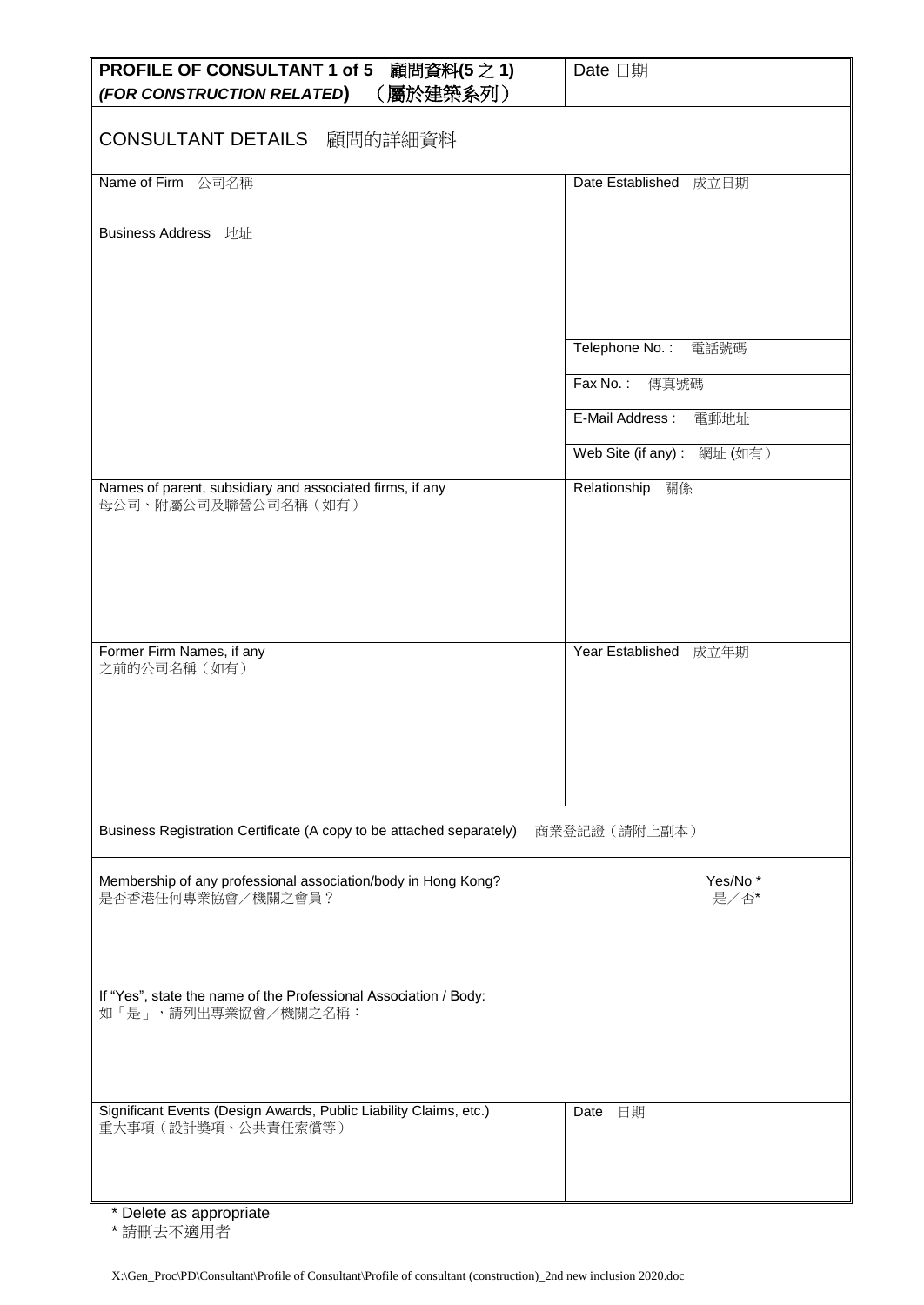| PROFILE OF CONSULTANT 2 of 5 顧問資料 (5之2)<br>(FOR CONSTRUCTION RELATED)                                                                                                                                                                                                                                                                                          |                                           |     | (屬於建築系列) |                                                                     | Date<br>日期        |                                          |       |
|----------------------------------------------------------------------------------------------------------------------------------------------------------------------------------------------------------------------------------------------------------------------------------------------------------------------------------------------------------------|-------------------------------------------|-----|----------|---------------------------------------------------------------------|-------------------|------------------------------------------|-------|
| <b>CONSULTANT DETAILS (Continued)</b><br> 顧問的詳細資料(續)                                                                                                                                                                                                                                                                                                           |                                           |     |          |                                                                     |                   |                                          |       |
| Is the Firm/Company certified to ISO 9000 quality assurance standard?<br>Yes/No*<br>公司是否符合國際標準化組織(ISO)9000 之標準?<br>是/否*                                                                                                                                                                                                                                        |                                           |     |          |                                                                     |                   |                                          |       |
| If "Yes", please give details below :-<br>Name of certifying body:<br>如「是」,請提供詳情:-<br>驗證機構名稱<br>Certificate number & date of issue of the Certificate : (Please attached a copy of the Certificate)<br>證書編號及發出日期(請附上證書副本):<br>Scope of Certificate : (include any areas/aspects which your quality system specifically excludes):<br>證書所屬範疇(請註明有關品質系統並不涵蓋之範疇): |                                           |     |          |                                                                     |                   |                                          |       |
| Staff Resources in Hong Kong (details as per Appendix A)                                                                                                                                                                                                                                                                                                       |                                           |     |          | 在香港之職員 (詳情請列於 <b>附錄A</b> )                                          |                   |                                          |       |
| Resident Partners / Directors and Key Staff (attach CV)<br>Profession<br>Date of joining firm<br>在港夥伴/董事及主要職員(請附履歷)<br>專業<br>加入公司日期                                                                                                                                                                                                                            |                                           |     |          |                                                                     |                   |                                          |       |
| Current Personnel in Hong Kong by Discipline<br>香港現有職員                                                                                                                                                                                                                                                                                                         |                                           |     |          |                                                                     |                   |                                          |       |
|                                                                                                                                                                                                                                                                                                                                                                | Professionally<br>Qualified<br>合資格<br>Yes | No. | Total    | Other specialists e.g lighting, etc.<br>(state)<br>專業人員 (如照明設備,請註明) | $\overline{Y}$ es | Professionally<br>Qualified<br>合資格<br>No | Total |
|                                                                                                                                                                                                                                                                                                                                                                | 是                                         | 否   | 總數       |                                                                     | 是                 | 否                                        | 總數    |
| Acousticians<br>聲學家                                                                                                                                                                                                                                                                                                                                            |                                           |     |          |                                                                     |                   |                                          |       |
| Architects<br>建築師                                                                                                                                                                                                                                                                                                                                              |                                           |     |          |                                                                     |                   |                                          |       |
| <b>Building Services Engineers</b><br>屋宇設備工程師                                                                                                                                                                                                                                                                                                                  |                                           |     |          |                                                                     |                   |                                          |       |
| <b>Building Surveyors</b><br>屋宇測量師                                                                                                                                                                                                                                                                                                                             |                                           |     |          |                                                                     |                   |                                          |       |
| <b>Civil Engineers</b><br>土木工程師                                                                                                                                                                                                                                                                                                                                |                                           |     |          |                                                                     |                   |                                          |       |
| <b>Clerks of Works</b><br>工程監督                                                                                                                                                                                                                                                                                                                                 |                                           |     |          |                                                                     |                   |                                          |       |
| Draughtsmen<br>繪圖員                                                                                                                                                                                                                                                                                                                                             |                                           |     |          |                                                                     |                   |                                          |       |
| Property Manager / Facility<br>Manager<br>物業經理/設施經理                                                                                                                                                                                                                                                                                                            |                                           |     |          |                                                                     |                   |                                          |       |
| <b>Environmental Engineers</b><br>環境工程師                                                                                                                                                                                                                                                                                                                        |                                           |     |          |                                                                     |                   |                                          |       |
| <b>General Practice Surveyor</b><br>產業測量師                                                                                                                                                                                                                                                                                                                      |                                           |     |          |                                                                     |                   |                                          |       |
| Geotechnical Engineers<br>土力工程師                                                                                                                                                                                                                                                                                                                                |                                           |     |          |                                                                     |                   |                                          |       |
| <b>Interior Designs</b><br>室内設計師                                                                                                                                                                                                                                                                                                                               |                                           |     |          |                                                                     |                   |                                          |       |
| Landscape Architects<br>景觀建築師                                                                                                                                                                                                                                                                                                                                  |                                           |     |          |                                                                     |                   |                                          |       |
| Planners: Urban/Regional<br>市區/區域規劃員                                                                                                                                                                                                                                                                                                                           |                                           |     |          |                                                                     |                   |                                          |       |
| <b>Quantity Surveyors</b><br>工料測量師                                                                                                                                                                                                                                                                                                                             |                                           |     |          |                                                                     |                   |                                          |       |
| <b>Structural Engineers</b><br>結構工程師                                                                                                                                                                                                                                                                                                                           |                                           |     |          |                                                                     |                   |                                          |       |
| <b>Traffic Engineers</b><br>交通工程師                                                                                                                                                                                                                                                                                                                              |                                           |     |          |                                                                     |                   |                                          |       |

\* Delete as appropriate

\* 請刪去不適用者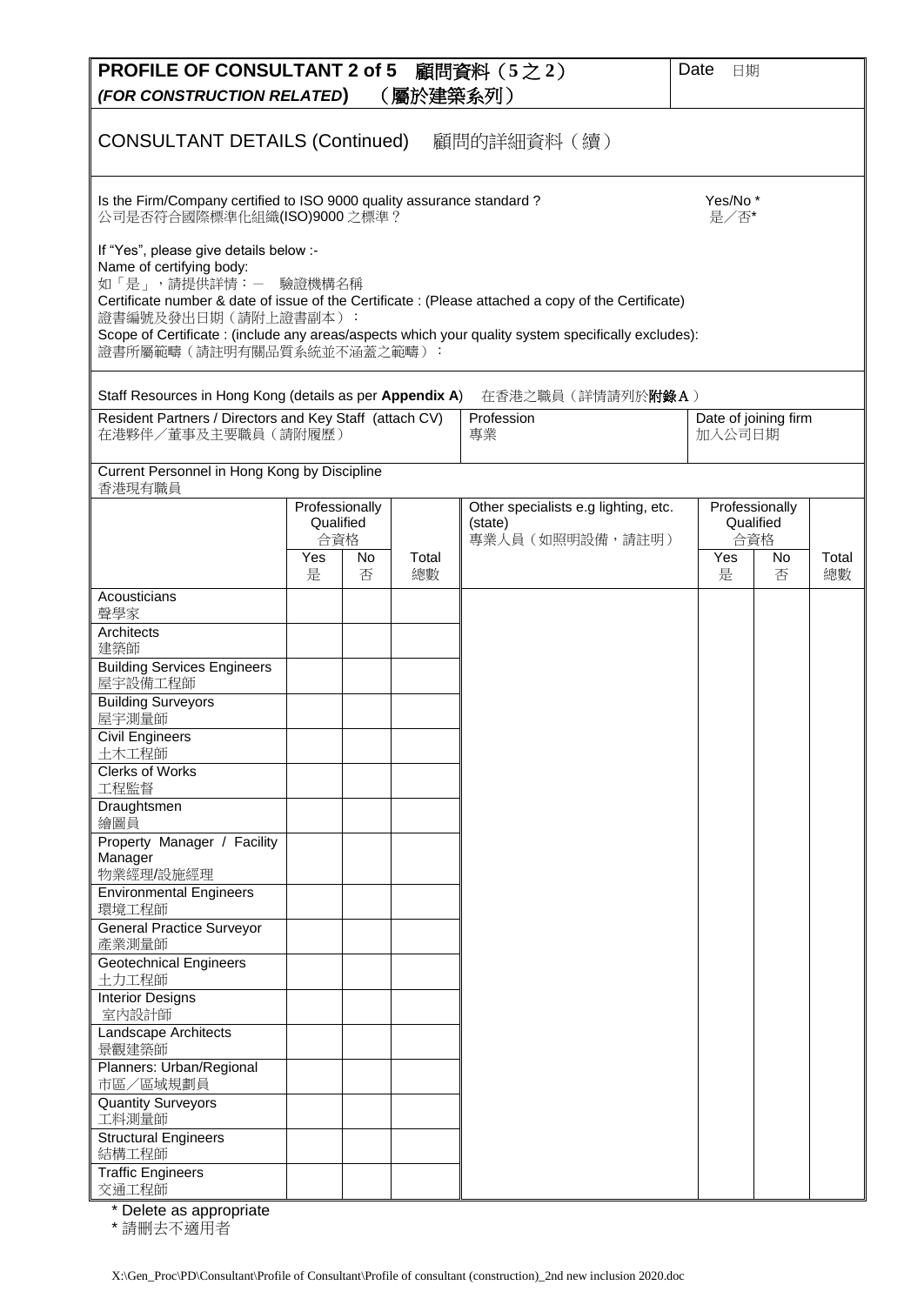| <b>PROFILE OF CONSULTANT 3 of 5</b><br>顧問資料 (5之3)              | Date<br>日期                                                                                              |                                                |                                    |  |
|----------------------------------------------------------------|---------------------------------------------------------------------------------------------------------|------------------------------------------------|------------------------------------|--|
| (屬於建築系列)<br>(FOR CONSTRUCTION RELATED)                         |                                                                                                         |                                                |                                    |  |
| EXPERIENCE 工作經驗                                                | No. of Commissions Completed in<br>each year of the past 3 years (from<br>the date of this application) |                                                |                                    |  |
|                                                                | 自申請日計起, 在過去 3 年每年完成<br>的工作數目                                                                            |                                                |                                    |  |
|                                                                | Preceding<br>1 <sup>st</sup> Year<br>過去1年                                                               | Preceding<br>2 <sup>nd</sup> Year<br>過去第2<br>年 | Preceding<br>3rd Year<br>過去第3<br>年 |  |
| Services rendered in Hong Kong in last 3 years<br>過去3年在香港提供的服務 |                                                                                                         |                                                |                                    |  |
| 類別<br><b>Category</b>                                          |                                                                                                         |                                                |                                    |  |
| AIR VENTILATION ASSESSMENT<br>空氣流通評估                           |                                                                                                         |                                                |                                    |  |
| ARCHITECTURAL<br>建築                                            |                                                                                                         |                                                |                                    |  |
| <b>BUILDING INSPECTION</b><br>樓宇驗收                             |                                                                                                         |                                                |                                    |  |
| <b>BUILDING SURVEYING</b><br>屋宇測量                              |                                                                                                         |                                                |                                    |  |
| DEMOLITION CONSULTANCY SERVICES<br>拆卸工程顧問服務                    |                                                                                                         |                                                |                                    |  |
| <b>ENVIRONMENTAL</b><br>環境                                     |                                                                                                         |                                                |                                    |  |
| <b>GENERAL PRACTICE SURVEYING</b><br>產業測量                      |                                                                                                         |                                                |                                    |  |
| LANDSCAPE ARCHITECTURAL<br>景觀建築                                |                                                                                                         |                                                |                                    |  |
| <b>PLANNING</b><br>規劃                                          |                                                                                                         |                                                |                                    |  |
| PRELIMINARY PROJECT FEASIBILITY STUDY<br>初步項目可行性研究             |                                                                                                         |                                                |                                    |  |
| <b>TRAFFIC</b><br>交通                                           |                                                                                                         |                                                |                                    |  |
| SPECIAL (lighting, etc.)-state<br>其他專業 (如照明設備,請註明)             |                                                                                                         |                                                |                                    |  |
|                                                                |                                                                                                         |                                                |                                    |  |
|                                                                |                                                                                                         |                                                |                                    |  |
|                                                                |                                                                                                         |                                                |                                    |  |
|                                                                |                                                                                                         |                                                |                                    |  |
|                                                                |                                                                                                         |                                                |                                    |  |
|                                                                |                                                                                                         |                                                |                                    |  |
|                                                                |                                                                                                         |                                                |                                    |  |
|                                                                |                                                                                                         |                                                |                                    |  |
|                                                                |                                                                                                         |                                                |                                    |  |
| Other $-$ state<br>其他 (請註明)                                    |                                                                                                         |                                                |                                    |  |
|                                                                |                                                                                                         |                                                |                                    |  |
|                                                                |                                                                                                         |                                                |                                    |  |
|                                                                |                                                                                                         |                                                |                                    |  |
|                                                                |                                                                                                         |                                                |                                    |  |
|                                                                |                                                                                                         |                                                |                                    |  |
|                                                                |                                                                                                         |                                                |                                    |  |
|                                                                |                                                                                                         |                                                |                                    |  |
|                                                                |                                                                                                         |                                                |                                    |  |
|                                                                |                                                                                                         |                                                |                                    |  |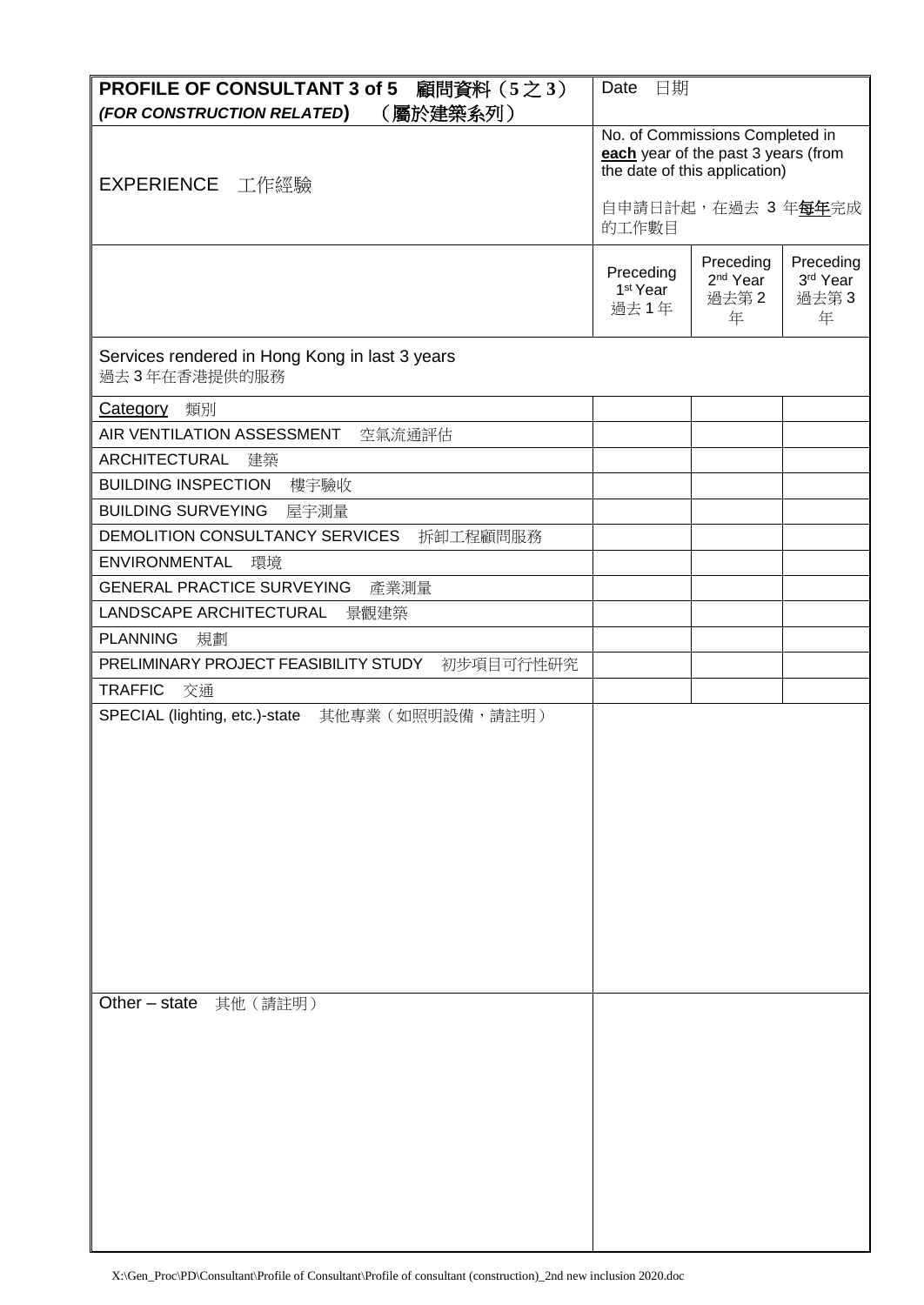| <b>PROFILE OF CONSULTANT 4 of 5</b> 顧問資料 (5之4)<br>(FOR CONSTRUCTION RELATED)                  |                                                     | (屬於建築系列)                                          | Date<br>日期                         |                        |  |  |  |
|-----------------------------------------------------------------------------------------------|-----------------------------------------------------|---------------------------------------------------|------------------------------------|------------------------|--|--|--|
| EXPERIENCE (Continued) 工作經驗(續)                                                                |                                                     |                                                   |                                    |                        |  |  |  |
| Work completed in last 3 years. (Attach additional sheets if required)<br>過去3年的工作(如有需要,請另紙填寫) |                                                     |                                                   |                                    |                        |  |  |  |
| Project name, location<br>and client<br>項目名稱、地點及客戶名<br>稱                                      | Service<br>(see above<br>category)<br>服務<br>(見前文類別) | Project value in<br>HK\$1,000<br>項目價值<br>(以港幣千元計) | Fee in HK\$1,000<br>費用<br>(以港幣千元計) | Date completed<br>完工日期 |  |  |  |
|                                                                                               |                                                     |                                                   |                                    |                        |  |  |  |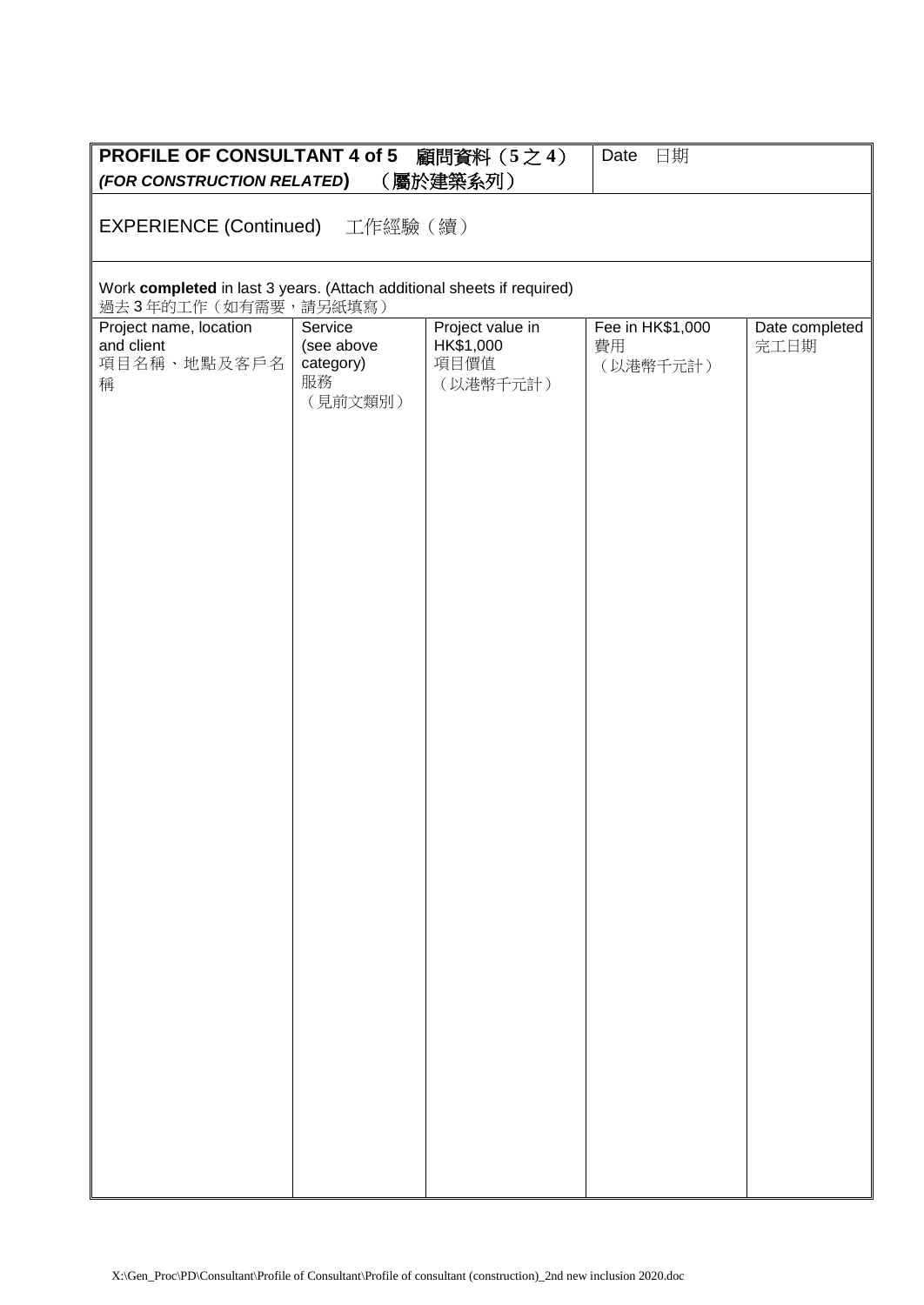| <b>PROFILE OF CONSULTANT 5 of 5 顧問資料 (5之5)</b><br>(屬於建築系列)<br>(FOR CONSTRUCTION RELATED) |                                                     |                                                   | Date 日期                            |                                           |  |  |
|------------------------------------------------------------------------------------------|-----------------------------------------------------|---------------------------------------------------|------------------------------------|-------------------------------------------|--|--|
| EXPERIENCE (Continued) 工作經驗 (續)                                                          |                                                     |                                                   |                                    |                                           |  |  |
| Current Commissions. (Attach additional sheet if required) 現有工作 (如有需要,請另紙填寫)             |                                                     |                                                   |                                    |                                           |  |  |
| Project name, location<br>and client<br>項目名稱、地點及客戶名<br>稱                                 | Service<br>(see above<br>category)<br>服務<br>(見前文類別) | Project value in<br>HK\$1,000<br>項目價值<br>(以港幣千元計) | Fee in HK\$1,000<br>費用<br>(以港幣千元計) | Scheduled<br>completion<br>date<br>計劃完工日期 |  |  |
| I declare that the foregoing is correct 本人聲明,上述資料全部真確。                                   |                                                     |                                                   |                                    |                                           |  |  |
| Name:<br>姓名:                                                                             | Post:<br>職位:                                        | Signed:<br>簽署:                                    | Date:<br>日期:                       |                                           |  |  |